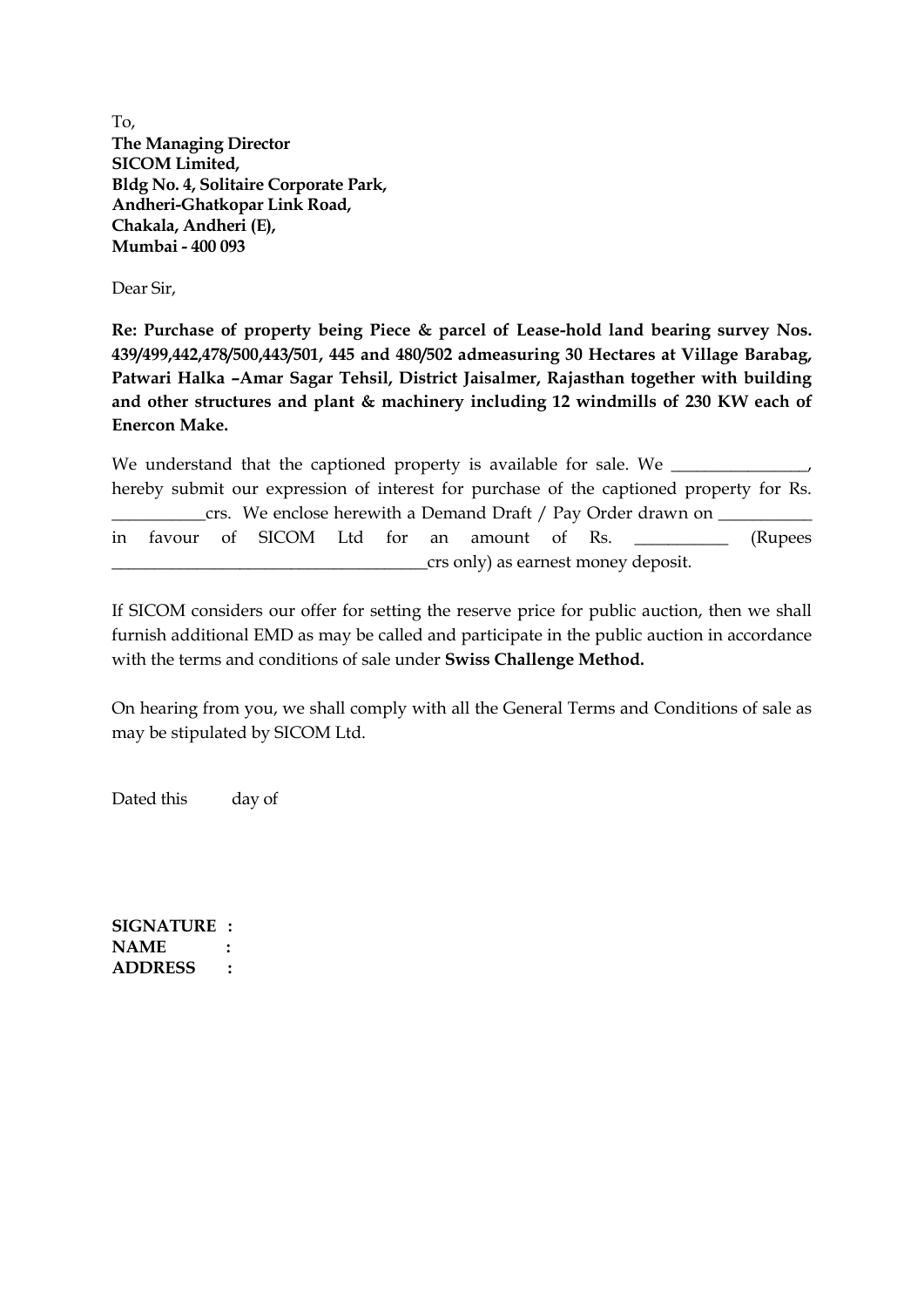**Terms and Conditions for sale of portion of property bearing lease-hold land admeasuring about 30 hectares at Survey nos. 439/499, 442,478/500,443/501, 445 and 480/502 lying and being situated at Village Barabag, Patwari Halka – Amar Sagar Tehsil, District Jaisalmer, Rajasthan together with building and other structures including plant and machinery including 12 windmills of 230 KW each of Enercon make under Swiss Challenge Method.**

SICOM Ltd. proposes to conduct the sale of portion of property bearing lease-hold land admeasuring about 30 hectares at Survey nos. 439/499, 442,478/500,443/501, 445 and 480/502 lying and being situated at Village Barabag, Patwari Halka – Amar Sagar Tehsil, District Jaisalmer, Rajasthan together with building and other structures including plant and machinery including 12 windmills of 230 KW each of Enercon Make under Swiss Challenge Method on "As is where is, as is what is, whatever there is and without recourse basis"**under Section 29 of State Financial Corporation (SFC) Act, 1951.**

1. The sale of property is being conducted under Swiss challenge Method which will involve two rounds of bidding as under:

## **2. Round 1:-**

- a. In term of the Advertisement dated 29th April 2022, SICOM has invited the Offer/EOI from the interested buyer/bidder for purchase of property as mentioned in the Schedule- I.
- b. The interested buyer/bidder shall initially forward his offer alongwith EMD of 1% of the offer price by way of DD/Pay order drawn on any Nationalised Bank/Scheduled Commercial Bank.
- c. Based on the highest offer, SICOM Ltd at its sole discretion shall decide the reserve price and the terms and conditions of auction of the property.
- d. The highest bidder/offeror ('Original Bidder') will then be informed by SICOM regarding his offer being considered for setting the reserve price for public auction.
- e. The highest bidder/offeror will then have to furnish additional EMD of 4% of the offer price within 3 working days from the date of letter of SICOM about acceptance of his offer for setting the reserve price upon which SICOM Ltd will then go ahead with the auction process.
- f. If for any reason the highest offeror fails to submit the additional 4% EMD within the stipulated time, SICOM Ltd reserves the right to approach the second highest offeror/third highest offeror and so on, in order of preference and negotiate with him to match up to the highest offer or increase beyond it. Thereby a negotiated offer amount would be reached and that negotiated amount would become the reserve price. The 2nd highest offeror who has given highest offer in the negotiation will then have to furnish additional 4% of EMD and he shall be entitled to first right of refusal and he will become the Original bidder.
- g. The EMD of 1% of the original highest bidder/offeror who has failed to submit the additional 4% EMD and other bidders/offeror with lower offers shall be returned.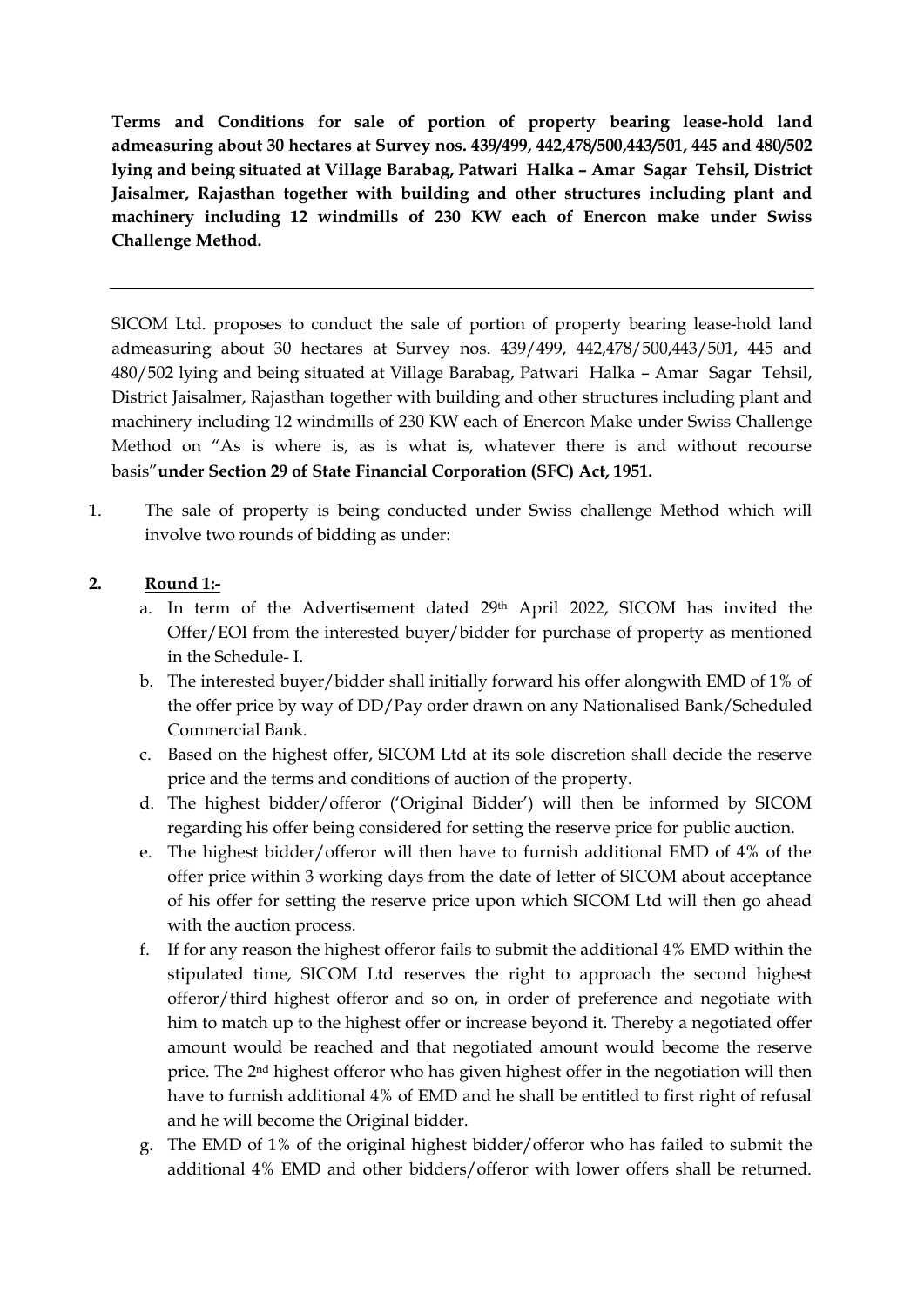However, if interested, they may participate in the subsequent public auction with fresh EMD of 10%.

h. The buyer/bidder/offeror, whose offer is considered for setting the reserve price, shall be entitled to right of first refusal in the subsequent public auction.

## **3. Round 2:-**

- a. SICOM will then issue public auction notice in two newspapers and public bids will be invited based on the reserve price so determined.
- b. All other bidders who wish to participate in the public auction will have to furnish EMD of 10% of the Reserve Price. Accordingly, the original buyer/bidder on the basis of whose offer, the reserve price has been fixed will have to furnish additional EMD of 5% of the reserve price in addition to the 5% (1%+4%) already furnished as a part of the process of fixing the Reserve Price. Thus, the total EMD would be 10%  $(1\% + 4\% + 5\%)$  of the reserve price.
- c. In case buyer/bidder whose offer is considered for setting the reserve price, does not participate in the subsequent public auction, the EMD of 5% (1%+4%) submitted/furnished by the buyer/bidder/offeror i.e. Original Bidder will be forfeited.
- i. If in the public auction, there is one or more bidders, other than the original bidder on the basis of whose offer the reserve price has been fixed, then the bidding will be conducted among the bidders including the original bidder in terms of the public auction. The Original bidder would be entitled to match/better the highest bid in the public auction in terms of his right of first refusal.
- ii. However, if Original bidder does not exercise this option, he may withdraw from the process and his EMD of 10% (1%+4%+5%) will be returned provided he has participated in the public auction.
- 4. SICOM Ltd reserves the right to cancel/postpone the public auction process at any point without assigning any reason thereof.
- 5. SICOM Ltd reserves the right of rejecting/cancelling/not considering any particular offer or offers without assigning any reasons thereof.
- 6. Decisions of SICOM Ltd shall be final and binding on all parties.
- 7. The jurisdiction for any dispute arising under the terms of this engagement shall be the Courts/ Tribunal at Mumbai.